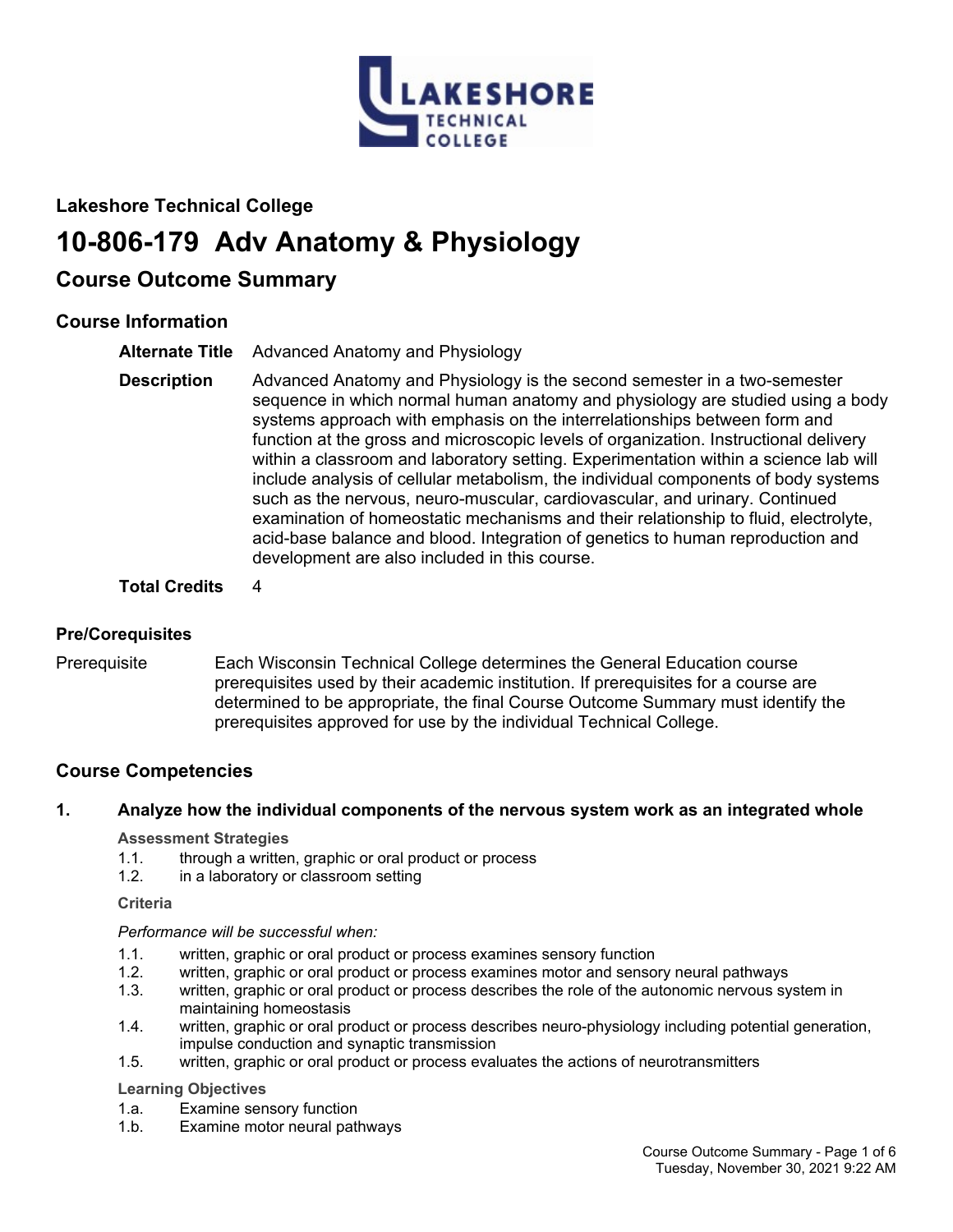- 1.c. Describe the role of the autonomic nervous system
- 1.d. Describe the generation of neuron action potentials
- 1.e. Describe neuro-physiology including potentials, impulse conduction and synaptic transmission
- 1.f. **Identify the role of neurotransmitters**
- 1.g. Correlate cranial nerves to their respective physiological functions
- 1.h. Relate higher order brain functions to brain anatomy
- 1.i. Relate various types of pain to homeostatic mechanism

## **2. Analyze how the individual components of the endocrine system work as an integrated whole**

## **Assessment Strategies**

- 2.1. through a written, graphic or oral product or process
- 2.2. in a laboratory or classroom setting

## **Criteria**

## *Your performance will be successful when:*

- 2.1. written, graphic or oral product or process relates endocrine function to homeostasis, including hypoand hypersecretion
- 2.2. written, graphic or oral product or process identifies the advanced mechanisms of hormone actions
- 2.3. written, graphic or oral product or process identifies the mechanism of hormone transport
- 2.4. written, graphic or oral product or process correlates the relationship of neural function and hormonal secretion
- 2.5. written, graphic or oral product or process correlates the major hormones to the tissues and organs that secrete them
- 2.6. written, graphic or oral product or process correlates the major hormones to their respective target tissues
- 2.7. written, graphic or oral product or process explains control of hormone secretion
- 2.8. written, graphic or oral product or process describes hormonal response to stress

## **3. Analyze the processes of cellular metabolism**

## **Assessment Strategies**

- 3.1. through a written, graphic or oral product or process 3.2. in a laboratory or classroom setting
- in a laboratory or classroom setting

#### **Criteria**

#### *Performance will be successful when:*

- 3.1. written, graphic or oral product or process compares the processes of aerobic and anaerobic respiration
- 3.2. written, graphic or oral product or process distinguishes between anabolism and catabolism
- 3.3. written, graphic or oral product or process compares the mechanism of carbohydrate, lipid and protein metabolism
- 3.4. written, graphic or oral product or process correlates appropriate cellular organelles and transport mechanisms with their roles in cellular metabolism

#### **Learning Objectives**

- 3.a. Describe the process of protein synthesis
- 3.b. Compare the processes of aerobic and anaerobic respiration
- 3.c. Distinguish between anabolism and catabolism
- 3.d. Compare the mechanism of carbohydrate, lipid and protein metabolism
- 3.e. Correlate appropriate cellular organelles with their cellular metabolism role
- 3.f. Diagram includes description of membrane transports and receptor sites

## **4. Correlate muscle physiology to normal body function**

## **Assessment Strategies**

- 4.1. through a written, graphic or oral product or process
- 4.2. in a laboratory or classroom setting

## **Criteria**

## *Performance will be successful when:*

- 4.1. written, graphic or oral product or process identifies the microscopic anatomy of the muscle fiber
- 4.2. written, graphic or oral product or process identifies the physiology of muscle contraction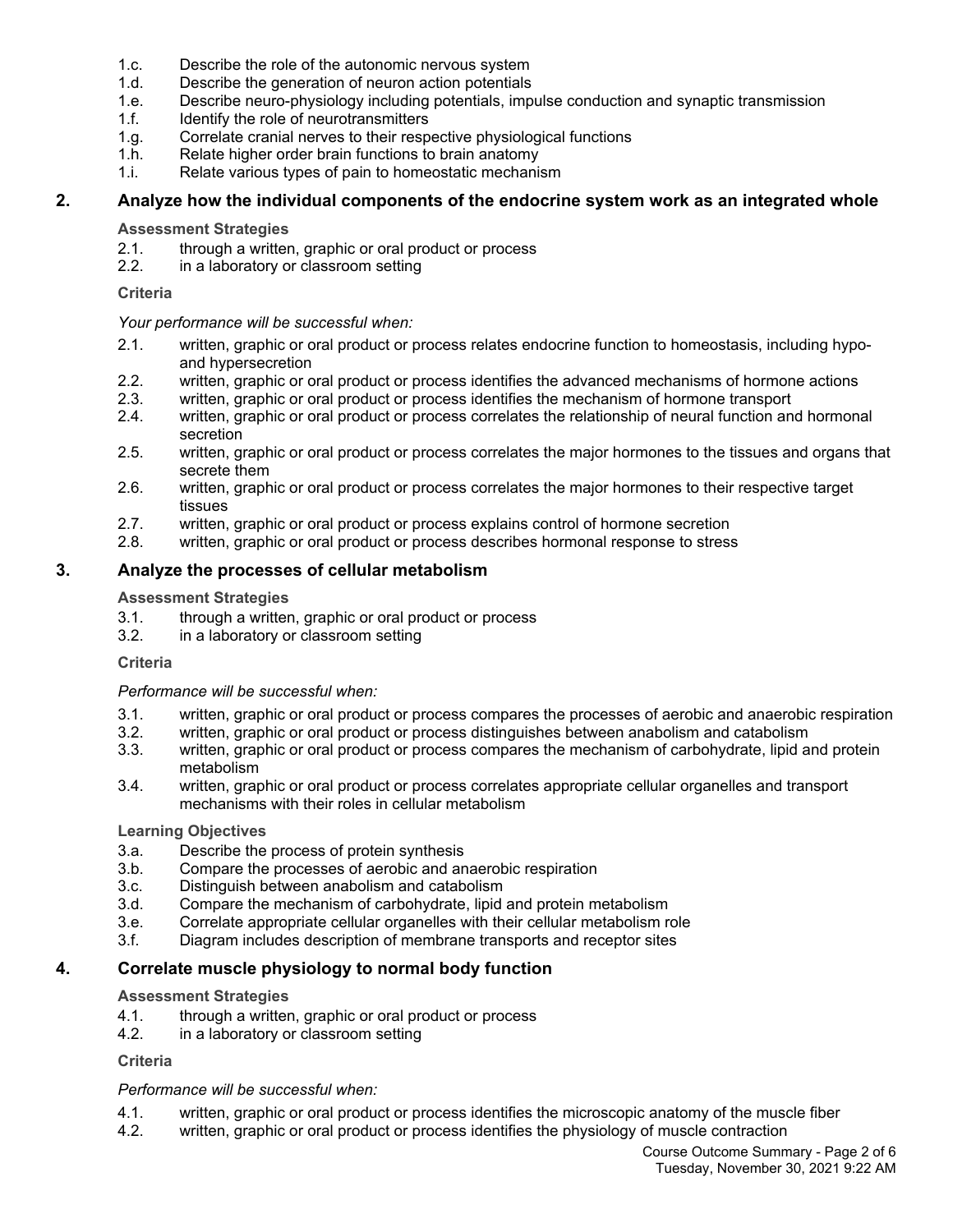- 4.3. written, graphic or oral product or process explains the physiology involved in myoneural junctions
- 4.4. written, graphic or oral product or process explains energy production, storage and consumption in the muscle cell

#### **Learning Objectives**

- 4.a. Examine sensory function
- 4.b. Contrasts neuro-excitory and -inhibitory neurotransmittors
- 4.c. Examine sensory function
- 4.d. Correlate neurotransmitters with receptor sites
- 4.e. Relate synaptic activity to neural control
- 4.f. Identify the microscopic anatomy of the muscle fiber
- 4.g. Identify the physiology of muscle cell contraction
- 4.h. Explain the physiology involved in myoneural junctions
- 4.i. Explain energy production, storage and consumption in the muscle cell

## **5. Analyze the roles of DNA and RNA in controlling cell function and genetics**

#### **Assessment Strategies**

- 5.1. through a written, graphic or oral product or process<br>5.2. in a laboratory or classroom setting
- in a laboratory or classroom setting

#### **Criteria**

#### *Performance will be successful when:*

- 5.1. written, graphic or oral product or process describes DNA replication
- 5.2. written, graphic or oral product or process shows relationship to enzyme production
- 5.3. written, graphic or oral product or process describes effect of mutations on cell function
- 5.4. written, graphic or oral product or process describes gene regulation
- 5.5. written, graphic or oral product or process contrasts DNA and RNA structures and functions
- 5.6. written, graphic or oral product or process distinguishes among the three types of RNA
- 5.7. written, graphic or oral product or process describes the processes involved in protein synthesis

#### **Learning Objectives**

- 5.a. Describe DNA replication
- 5.b. Show relationship to enzyme
- 5.c. Describe effect of mutations on cell function
- 5.d. Contrast DNA and RNA structures and functions
- 5.e. Distinguish among the three types of RNA

## **6. Evaluate the components of defense and immunity that support homeostasis**

#### **Assessment Strategies**

- 6.1. through a written, graphic or oral product or process
- 6.2. in a laboratory or classroom setting

#### **Criteria**

#### *Performance will be successful when:*

- 6.1. written, graphic or oral product or process correlates blood components and composition to homeostasis
- 6.2. written, graphic or oral product or process distinguishes among active and passive immunity
- 6.3. written, graphic or oral product or process describes the components of the immune system
- 6.4. written, graphic or oral product or process describes specific and nonspecific immunity

#### **Learning Objectives**

- 6.a. Distinguish among active and passive immunity
- 6.b. Describe the components of the immune system
- 6.c. Describe nonspecific immunity
- 6.d. Describe specific immunity
- 6.e. Describe cellular immunity
- 6.f. Describe humoral immunity
- 6.g. Describe immune disorders

## **7. Analyze cardiovascular physiology to normal body function**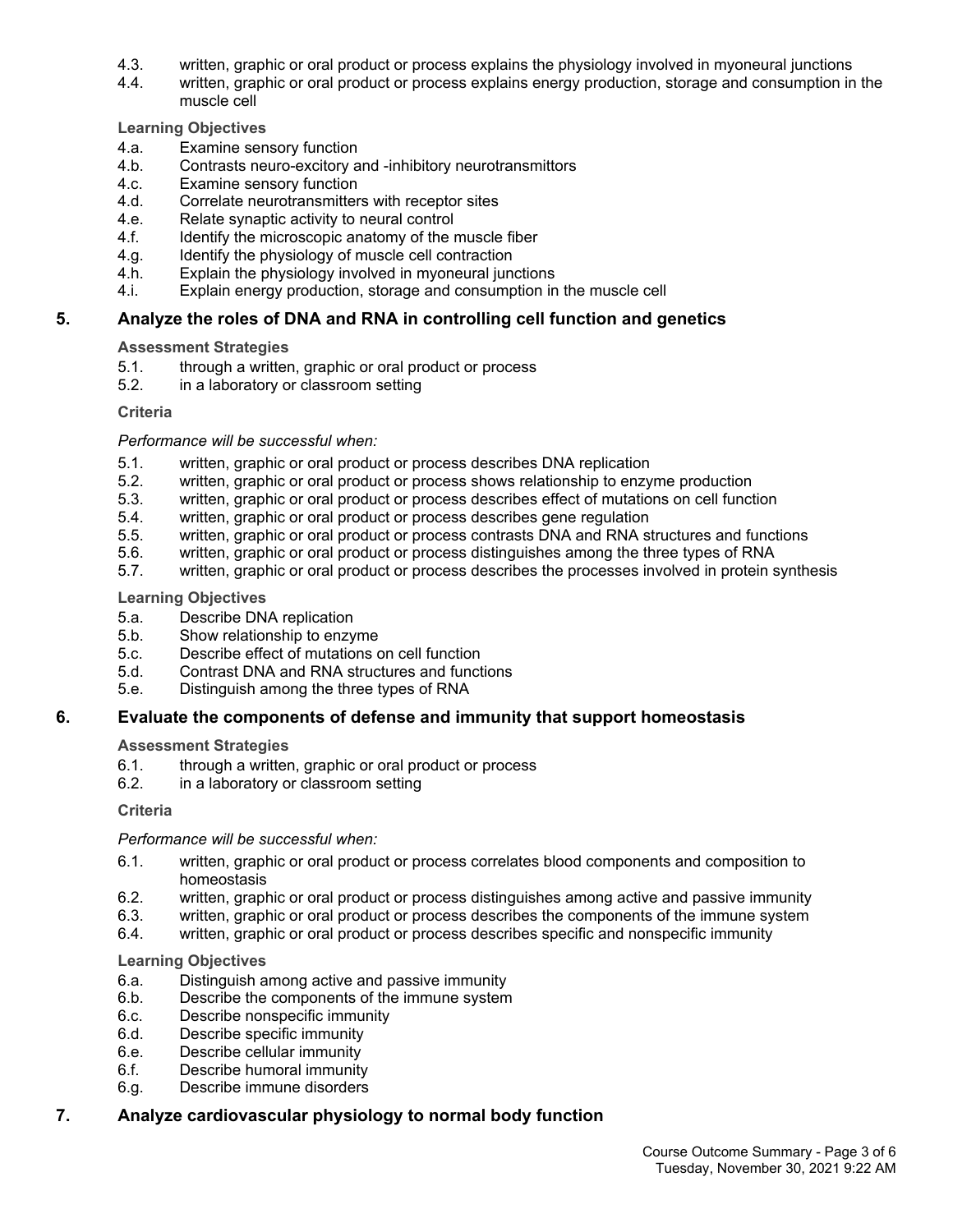## **Assessment Strategies**

- 7.1. through a written, graphic or oral product or process
- 7.2. in a laboratory or classroom setting

## **Criteria**

## *Performance will be successful when:*

- 7.1. written, graphic or oral product or process examines the conduction system of the heart
- 7.2. written, graphic or oral product or process examines the coronary circulation system
- 7.3. written, graphic or oral product or process examines blood flow dynamics
- 7.4. written, graphic or oral product or process analyzes factors affecting blood pressure
- 7.5. written, graphic or oral product or process relates extrinsic and intrinsic factors that influence cardiac function
- 7.6. written, graphic or oral product or process correlates the cardiac cycle with EKG and blood flow dynamics

## **Learning Objectives**

- 7.a. Examine the conductive system of the heart
- 7.b. Examine the coronary circulation system
- 7.c. Examine blood flow dynamics
- 7.d. Examine factors affecting blood pressure
- 7.e. Relate extrinsic and intrinsic factors that influence cardiac function
- 7.f. Correlate the cardiac cycle with EKG and blood flow dynamics

## **8. Analyze renal physiology**

**Assessment Strategies**

- 8.1. through a written, graphic or oral product or process
- 8.2. in a laboratory or classroom setting

## **Criteria**

## *Performance will be successful when:*

- 8.1. written, graphic or oral product or process correlates nephron structure to filtration, re-absorption and secretion
- 8.2. written, graphic or oral product or process analyzes factors affecting urine formation
- 8.3. written, graphic or oral product or process explains the role of the juxtaglomerular apparatus
- 8.4. written, graphic or oral product or process explains the role of the kidney's vascular system in urine formation
- 8.5. written, graphic or oral product or process explains the normal and abnormal constituents of urine and their significance

## **Learning Objectives**

- 8.a. Correlate nephron structure to urine formation
- 8.b. Describe urine formation
- 8.c. Examine the role of hormonal control in kidney function
- 8.d. Explain the role of the juxtaglomerular apparatus
- 8.e. Explain the role of the kidney's vascular system in urine formation
- 8.f. Explain the normal and abnormal constituents of urine and their significance

## **9. Evaluate the roles of different organ systems in maintaining adequate tissue perfusion and oxygenation**

## **Assessment Strategies**

- 9.1. through a written, graphic or oral product or process
- 9.2. in a laboratory or classroom setting

## **Criteria**

## *Performance will be successful when:*

- 9.1. written, graphic or oral product or process explains the mechanisms that influence hemodynamics
- 9.2. written, graphic or oral product or process includes mechanisms responsible for controlled blood flow through tissues
- 9.3. written, graphic or oral product or process includes compensatory mechanisms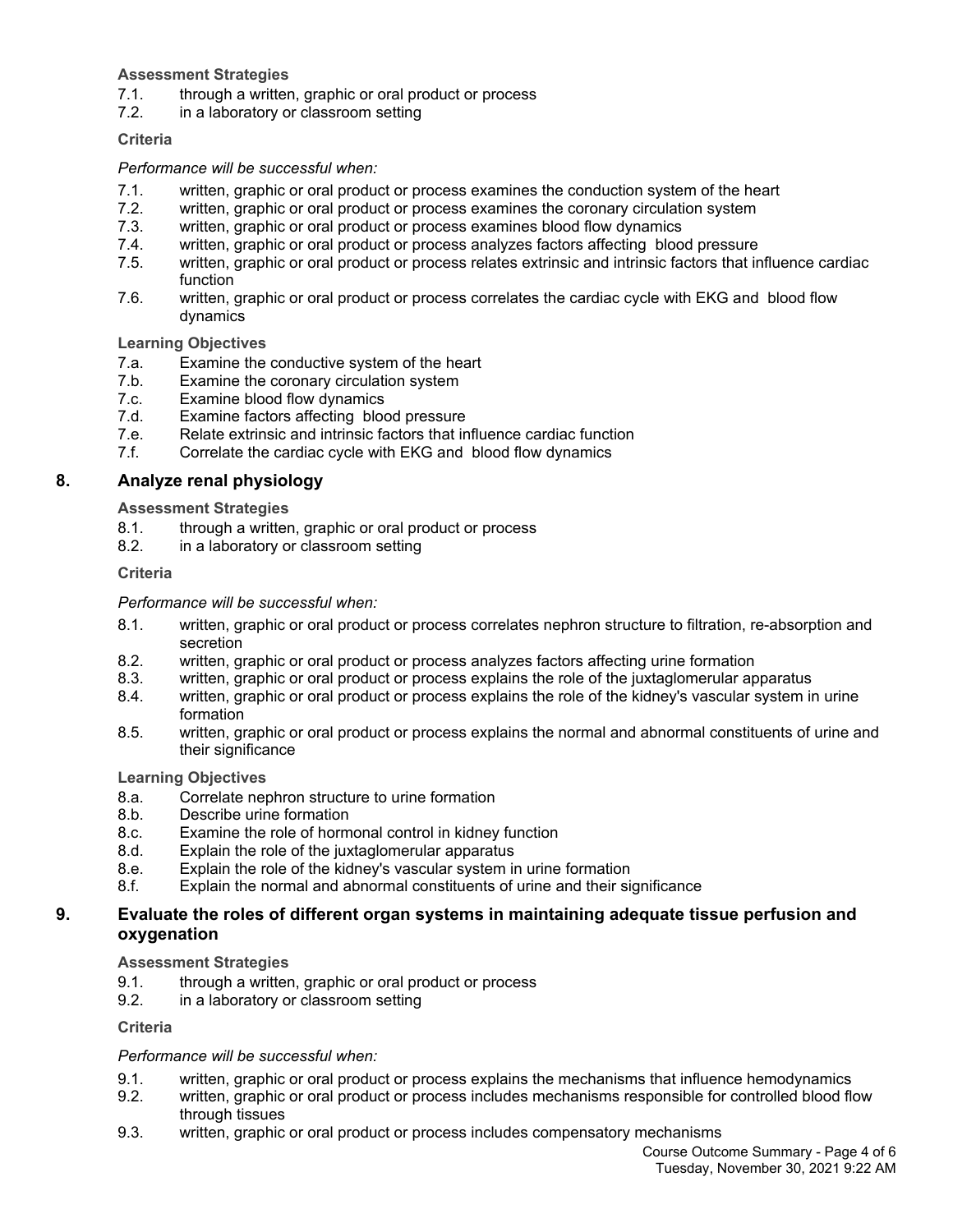- 9.4. written, graphic or oral product or process explains how alterations in blood, pC02, pH, and p02 influence ventilation
- 9.5. written, graphic or oral product or process includes the exchange of oxygen and carbon dioxide in the tissues and lungs
- 9.6. written, graphic or oral product or process explains the mechanisms of gas transport

## **Learning Objectives**

- 9.a. Explain the mechanisms that influence hemodynamics
- 9.b. Examine the mechanisms responsible for controlled blood flow through tissues
- 9.c. Describe the compensatory mechanisms operatory during shock
- 9.d. Explain how alterations in blood, pc02, pH, and p02 influence ventilation
- 9.e. Explain the exchange of oxygen and carbon dioxide in the tissues and lungs
- 9.f. Explain the hormonal mechanism influencing hemodynamics
- 9.g. Recognize the neurological mechanisms influencing hemodynamics
- 9.h. Explain the mechanisms of gas transport

## **10. Distinguish among the processes of digestion, absorption, and assimilation**

## **Assessment Strategies**

- 10.1. through a written, graphic or oral product or process
- 10.2. in a laboratory or classroom setting

## **Criteria**

## *Performance will be successful when:*

- 10.1. written, graphic or oral product or process examines absorption of nutrients
- 10.2. written, graphic or oral product or process examines transport and storage of nutrients
- 10.3. written, graphic or oral product or process examines regulations of digestive processes
- 10.4. written, graphic or oral product or process examines the role of the liver, gall bladder and pancreas in digestive and related metabolic functions

## **Learning Objectives**

- 10.a. Examine the absorption of nutrients
- 10.b. Describe the transport of nutrients
- 10.c. Examine the storage of nutrients
- 10.d. Relate enzymes to digestion
- 10.e. Relate hormones to digestion
- 10.f. Examine the role of the liver, gall bladder and pancreas in digestive and related metabolic functions

## **11. Correlate fluid, electrolyte and acid-base balance to the homeostatic mechanisms responsible for their control**

## **Assessment Strategies**

- 11.1. through a written, graphic or oral product or process
- 11.2. in a laboratory or classroom setting

#### **Criteria**

## *Performance will be successful when:*

- 11.1. written, graphic or oral product or process identifies fluid compartments and the water and solute movement between them
- 11.2. written, graphic or oral product or process describes the mechanisms by which the water and electrolyte content of the body fluid is regulated
- 11.3. written, graphic or oral product or process compares the composition of intracellular and extracellular fluids
- 11.4. written, graphic or oral product or process describes mechanisms for regulating pH
- 11.5. written, graphic or oral product or process describes acidosis, alkalosis, and compensatory mechanisms

#### **Learning Objectives**

- 11.a. Identify fluid compartments and the water and solute movement between them
- 11.b. Diagram the mechanisms by which the water content of the body fluid is regulated
- 11.c. Compare the composition of intracellular and extracellular fluids
- 11.d. Describe mechanisms for regulating pH
- 11.e. Describe respiratory acidosis, alkalosis, and compensatory mechanisms